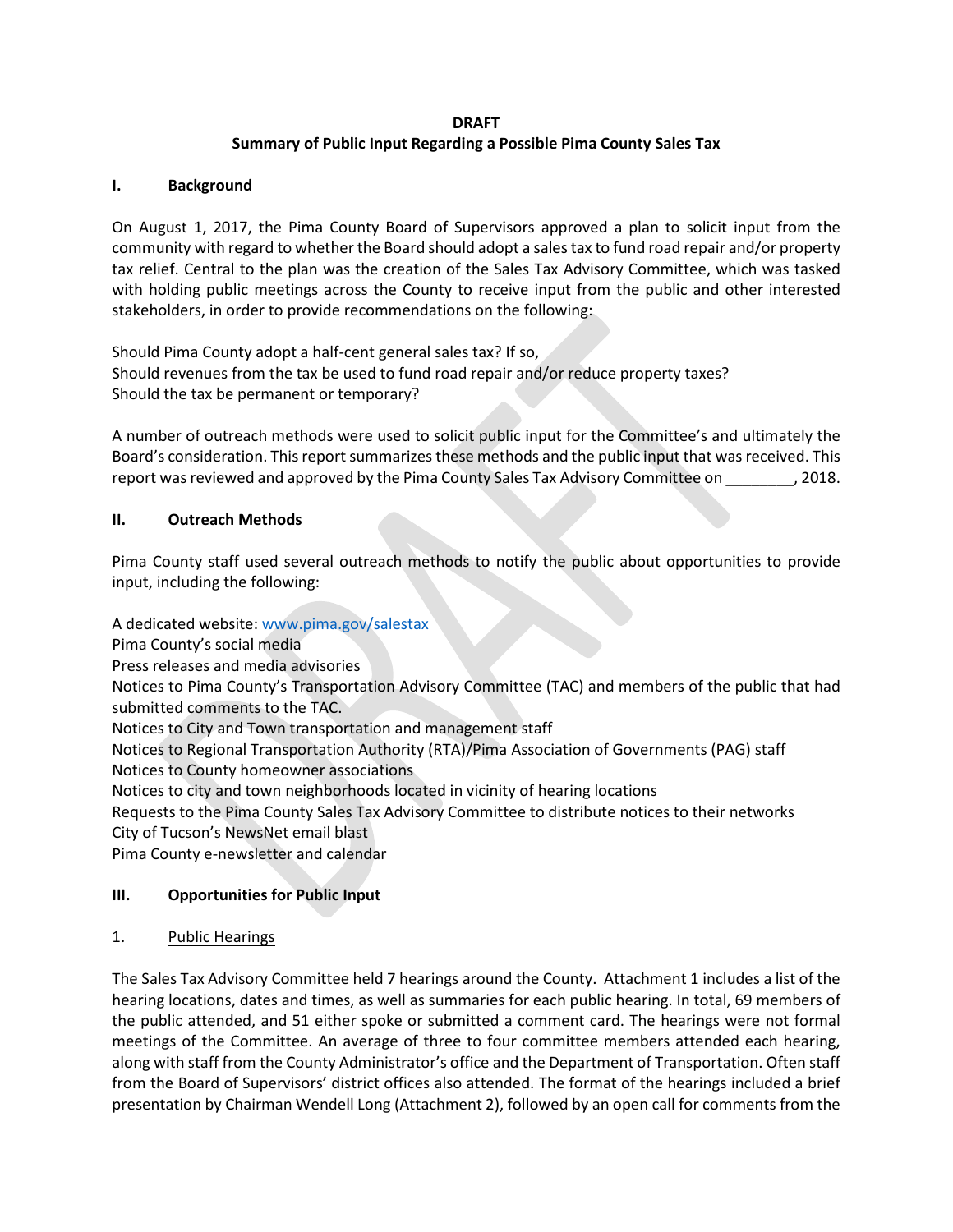public. This format, as opposed the formal committee meetings, provided the opportunity for follow-up questions and often resulted in a dialog between the public, committee members and staff.

# 2. Public Meetings

The Committee held 7 meetings open to the public. Attachment 3 includes a list of the meeting locations, dates and times, as well as summaries for each meeting. Some meetings were followed by a public hearing. The majority of each meeting was dedicated to presentations and discussions on issues on the agenda, and requests for additional information. A "Call to the Audience" was included at the beginning and the end of each meeting and the Committee also received comments via comment cards for those who attended the meetings but chose not to speak. Attendance at the meetings was low in comparison to the hearings. The hearings were promoted more widely as they provided more opportunity for public comment. In total, x members of the public attended these Committee meetings and either spoke or submitted comment cards. Public comments and comment cards are included with each meeting summary.

# 3. Electronic feedback forms

We received the most participation via the submittal of electronic feedback forms (x individuals as of March 13, 2018). Attachment 4 includes a summary log of responses.

# 4. Pima County Board of Supervisor Meetings – Comments Made During Call to the Audience

The Committee started meeting on September 29, 2017. The Board of Supervisors generally meets twice a month and had several meetings since the Committee started. During the "Call to the Audience" segment of the Board of Supervisor meetings there were members of the public that spoke about issues relating to the proposed sales tax. For those meetings, the "Call to the Audience" section of the meeting minutes are attached (Attachment 5)

# 5. Tucson Association of Realtors' Poll

(Draft after Committee receives polling results - Attachment 6)

6. Other

County staff were invited to attend other meetings during this time frame, which included the opportunity to solicit feedback from those present regarding the proposed sales tax. A new group that may advise the Board of Supervisors is the South East Regional Council. This Council met on January 18, approximately 40 attended, and many of those in attendance completed comment cards (Attachment 7). Staff also attended the Catalina Foothills Association meeting on January 23 with an estimated attendance of over 100, the Western Pima County Coordinating Council in Ajo on February 1 with an estimated attendance of 40 (majority raised their hands in support of a sales tax for road repair so long as audits and a termination clause are included to prevent misspending), and the Pima County Community Information Night at Tucson Estates on February 27 with an estimated attendance of x.